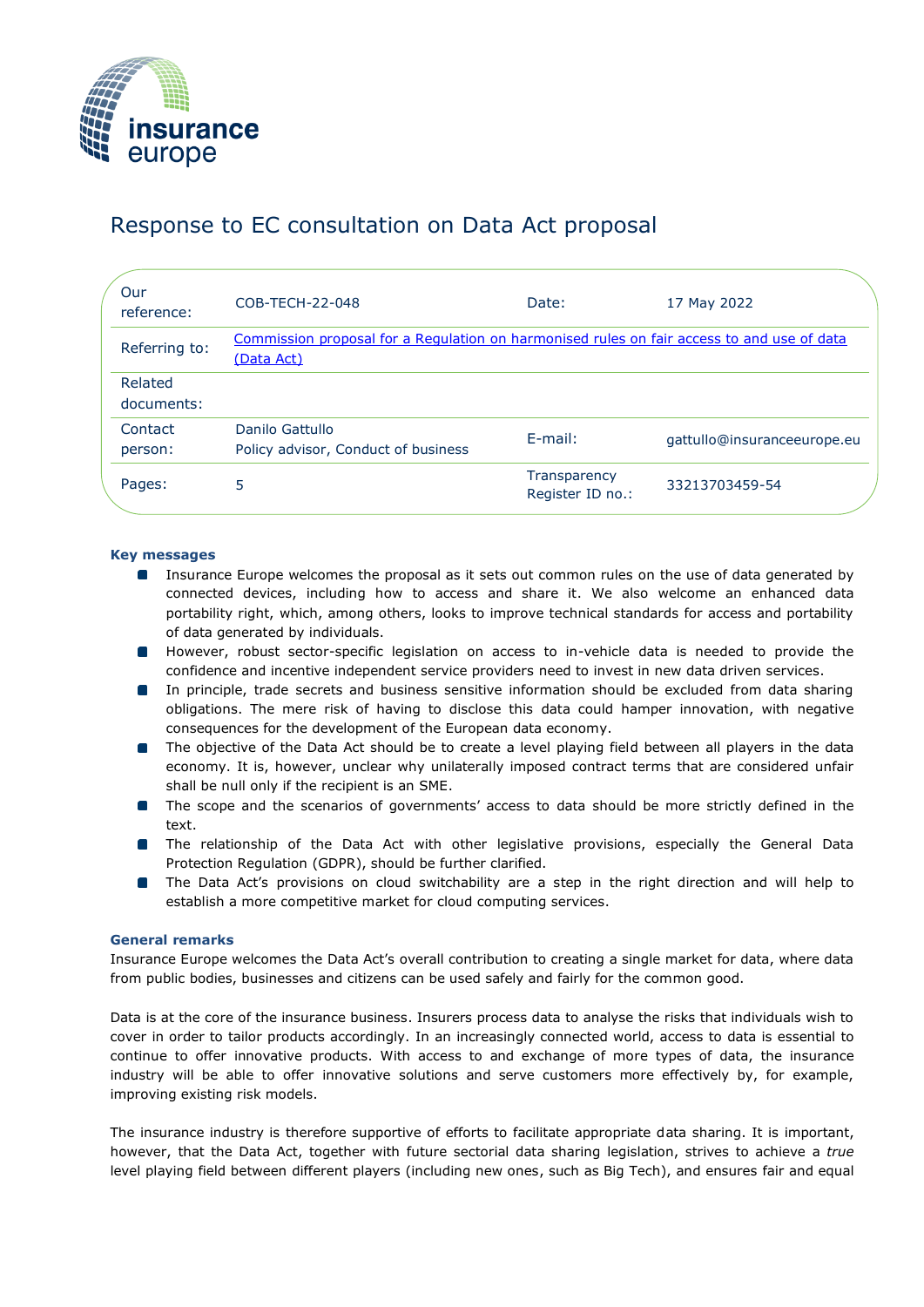

access to data across all sectors. If level field principles are not applied thoroughly, the future data economy may suffer from distortions in the market structure that can lead to less fair outcomes in terms of prices, quality, choice and innovation.

In addition, data sharing should always be carefully considered in the context of competition law and intellectual property law, which may constitute obstacles by impeding the contractual parties' ability to exchange data. Data which constitutes trade secrets or business sensitive information should not be subject to any data sharing requirements.

Finally, any data sharing framework should adopt a user-centric approach, in which users can choose which data they wish to share, with whom, and for which services. It is important to safeguard consumers' ownership of their data and to ensure that data sharing is consent-based. The scope of the customer's consent must be clear, specific and verifiable, while the purpose of the data sharing also needs to be clear.

#### **Data Act welcomed, but robust automotive-specific legislation urgently required**

Insurance Europe welcomes the Data Act proposal as it establishes an important right for users to access the data generated through their use of connected products, and to assign rights of access to that data to a thirdparty service provider of their choice.

However, while the Data Act represents a relevant step forward towards the development of the European data economy, it will not be sufficient by itself for the automotive sector.

Aside from the user's explicit consent to access their data, third party service providers in the automotive aftermarket sector require stand-alone access rights to the information and resources that are essential to develop competitive services. Under the Data Act approach, all these independent service providers would, however, only receive a derived right, which completely neglects the fact that these parties need, in the first instance, to know and test in advance what data and functions are in principle available and will be at their disposal. Therefore, only an autonomous and stand-alone access right to the tools and resources required to develop the means of access will enable independent service providers to develop innovative digital services in advance so that these can be offered, marketed and advertised to consumers or other data co-generators. In short, access rights must be backed by the proper means to exert them.

Insurance Europe, therefore, welcomes that the European Commission is considering proposing sector-specific legislation on access to in-vehicle data. Only a dedicated piece of legislation will provide the confidence and incentive independent service providers require to invest in new data driven services, which will benefit consumers and the whole of society by providing smarter, safer and more sustainable mobility solutions.

#### **B2C and B2B rules on data generated by IoT products and related services (Chapter II)**

Insurance Europe welcomes the proposal as it sets out common rules on the use of data generated by connected devices, including how to access and share it. The Data Act will give both individuals and businesses more control over their data through a reinforced data portability right, copying or transferring data easily from across different services, where the data are generated through smart objects, machines and devices. For example, a machinery owner could choose to share data generated by their use with its insurance company. Such data could help to develop or improve innovative digital services.

There should, however, be more clarity regarding the scope of the Data Act under Chapter II. These provisions would apply to data generated by the use of a connected product or related service including data recorded intentionally by the user. They would not, however, apply to inferred or derived data (Recital 14), as well as data resulting from any software process that calculates derivative data from such data, as these software processes may be subject to intellectual property rights (Recital 17).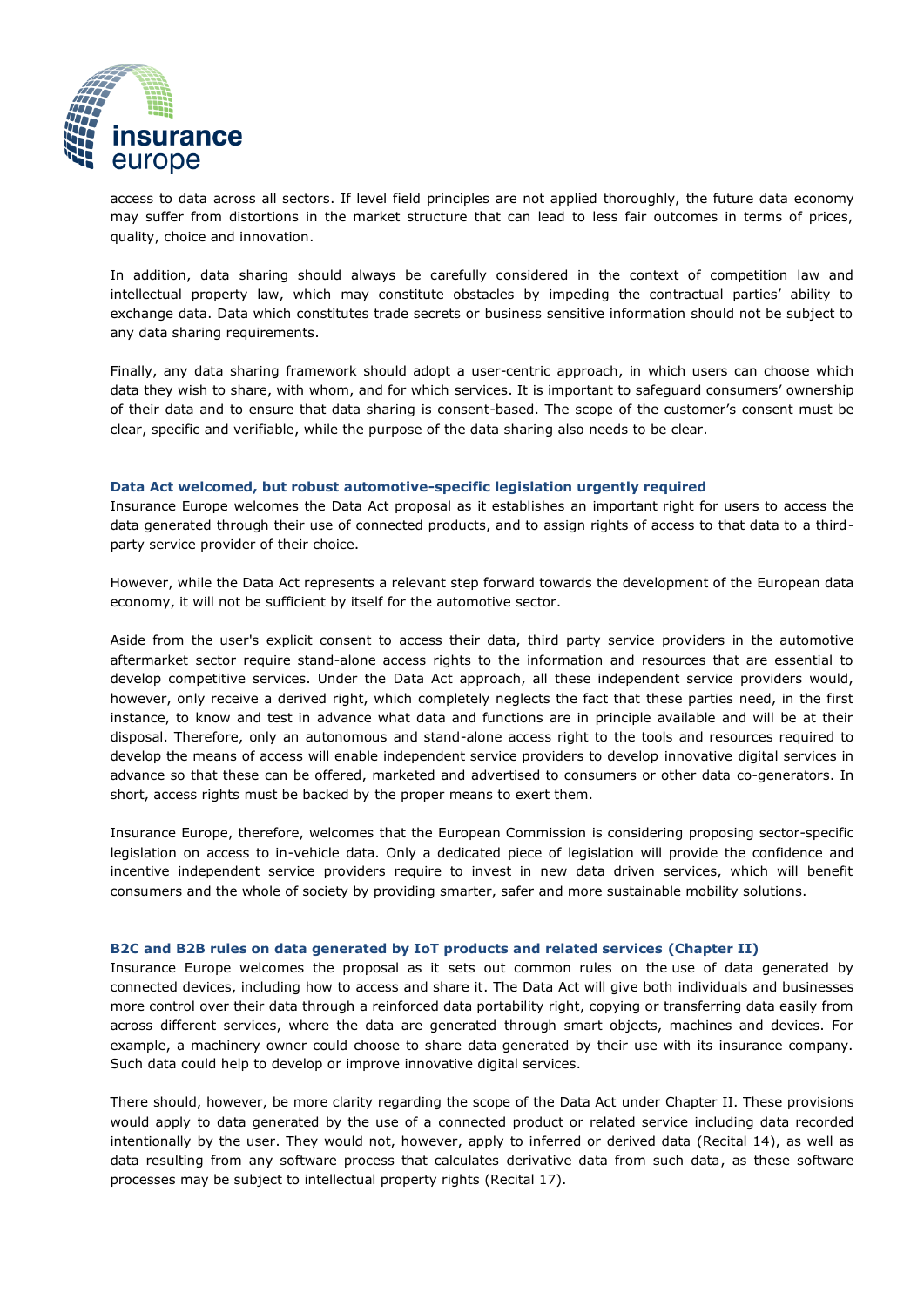

Given the variety of internet of things (IoT) products and related services, the text should provide further guarantees about which data sets would be subject to data sharing under this Chapter. On this point, one can distinguish between data that is directly supplied and controlled by the consumer on the one hand, and proprietary data on the other, which is created by processing/enriching consumer data. Data holders should not be obliged to share business-sensitive information or proprietary data that they have generated and analysed/enriched themselves, and which is the outcome of their own work. As it is a key objective of the proposal to support the full realisation of the potential data-driven innovation, the scope of the data should be clear also in Article 4 and Article 5 of the regulation.

In principle, trade secrets should be excluded from data sharing obligations. The mere risk of having to disclose trade secrets could hamper innovation, with negative consequences in the long-term for the development of the European data economy. As a minimum, the Data Act should be clearer on the nature of the specific measures necessary to preserve the confidentiality of trade secrets.

### **Right to share with third parties**

Insurance Europe welcomes the Commission's proposal to give users more control of their data by establishing the right to share data with third parties (Article 5). Individuals should be able to allow access to their data to a much higher extent than is possible today.

The rights under Article 5 could be strengthened by clarifying that the data holder must ensure that it is not cumbersome or less attractive for the user to request the data to be shared with third parties.

Additionally, to prevent undue burden for users and data recipients, the proposal could specify that the data holder must share the data in a market wide used and accepted format.

#### **Level playing field**

Insurance Europe welcomes that the proposal aims to address potential competition concerns by prohibiting the data recipient to develop competing products (Article 6(2)(e)) and by limiting access to gatekeepers as defined by the Digital Markets Act (DMA).

The Data Act can help to create added value for consumers in the form of new and innovative digital services across various sectors. The European insurance industry is a comprehensively regulated and supervised sector with a sound conduct of business and prudential framework in place. It is important that the Data Act and any future data sharing framework respects the principle of "same activities, same risks, same rules" and safeguard a true level playing field, as recognised in recommendation 13 of the European Commission's expert group on regulatory obstacles to financial innovation (ROFIEG) recommendations.

It is also important to state that a prohibition to compete with the product or related service that the data originated from does in no way prevent a third party from offering an (aftermarket) service that may be in competition with another service offered by the data holder. For example, it should be possible for a third party to continue offering a repair service even if it competes with the one offered by the data holder.

#### **FRAND principles and unfair contract terms (Chapter III and IV)**

The Data Act introduces the principle that whenever a data holder is obliged to make the data available to a third party, such data must be shared under fair, reasonable and non-discriminatory (FRAND) terms.

Under the proposal, data holders would be able to require compensation for making data available, based on a cost-based approach where the data recipient is an SME, and prevent discrimination between comparable categories of data recipients. In this case, costs for the SME would be limited to the cost of making the data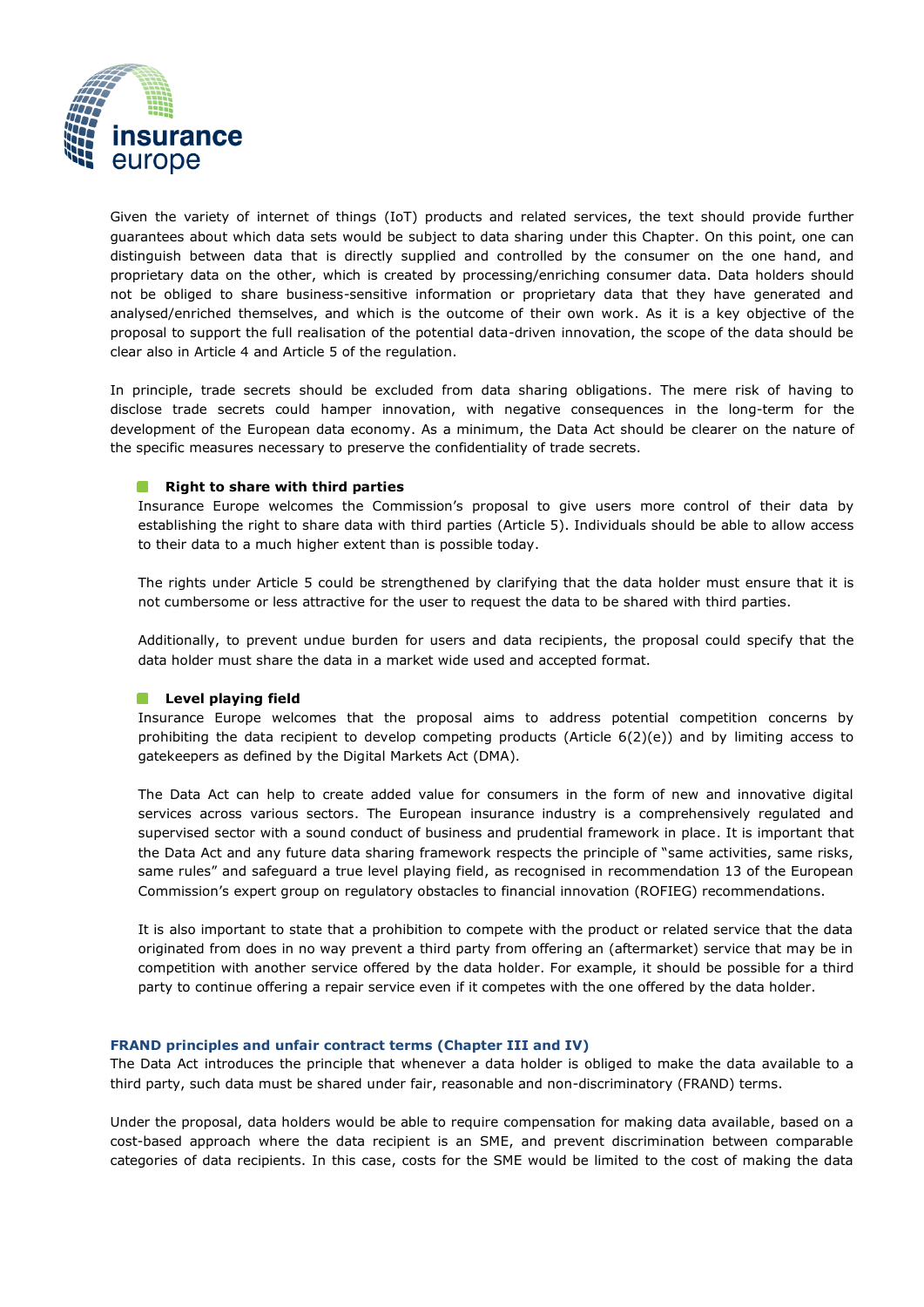

available. Where the recipients are larger companies, the parties would have the margin to negotiate a reasonable compensation (Article 9).

The proposed FRAND principles may be too vague and could result in a growing need for litigation. In particular, the proposal lacks a clear definition of what can be considered reasonable compensation.

It is also unclear why unilaterally imposed contract terms that are considered unfair shall be null only if the recipient is an SME. The objective of the Data Act should be to create a true level playing field between all players in the data economy. Unfair terms unilaterally imposed by the data holder should therefore not be binding for all potential data recipient.

In general, contractual freedom should be at the core of business-to-business relationships. Distortions in price negotiations occur when the data holder can unilaterally impose conditions for data access due to its market dominant position and it is not only related to the size of the data recipient. The legislator should, therefore, intervene with clear rules on framework conditions for data access, including price caps, in cases where there is a clear market distortion, such as in the case of access to in-vehicle data.

Another key obstacle in data sharing negotiations is to identify the scope of the data. This comes with important challenges as datasets may be mixed with personal and non-personal data. The determination of clear data perimeters — defining the raw data that would be needed for specific use cases — could be helpful in order to guarantee fair access to data conditions. However, given its complexity, such work should be carried out in close collaboration with stakeholders and based on actual use cases/business cases in the context of dedicated sectorial initiatives.

Overall, non-binding model contract terms for B2B data sharing contracts could be a useful tool to incentivise data sharing, especially for start-ups. However, industry should also be involved in drafting these models.

#### **Business to government data sharing (Chapter V)**

The proposal sets out an obligation to make data available to public bodies in case of public emergencies or in situations where public sector bodies have an exceptional need to use certain data. The reasons for government access should, however, be more strictly defined.

The proposal should better frame the concept of "exceptional need", leaving less room for (mis)interpretation. For example, the case described in Article 15 (c) considers the lack of available data preventing a public body from fulfilling a specific task in the public interest as an exceptional need. The data should not be available on the market and current measures would not ensure the timely availability of the data. Certain key aspects, such as the definition of what can be considered "timely", is, however, left subject to interpretation. Circumstances around the possible lack of data can often occur in the public sector (for example, in cases where new legislation is introduced) and the Data Act should not become the main tool thanks to which public bodies can request access to privately held data.

In its current form, the text would grant public sector authorities a broad discretion when requesting access to privately held data as they can determine, among others, key factors such as scope, duration and purpose of the data sharing obligation. This is problematic as such discretion can lead to legal uncertainty. In contrast, government access to data should be based on a legal basis that is sufficiently clear and foreseeable. The scope of the covered data needs to be more strictly defined, as well as the set of scenarios under which mandatory B2G data sharing would be required as a last resort. In the case of a lack of available data, public bodies should primarily rely on already existing instruments and methods to make the necessary data available (eg legislation to extend official statistics).